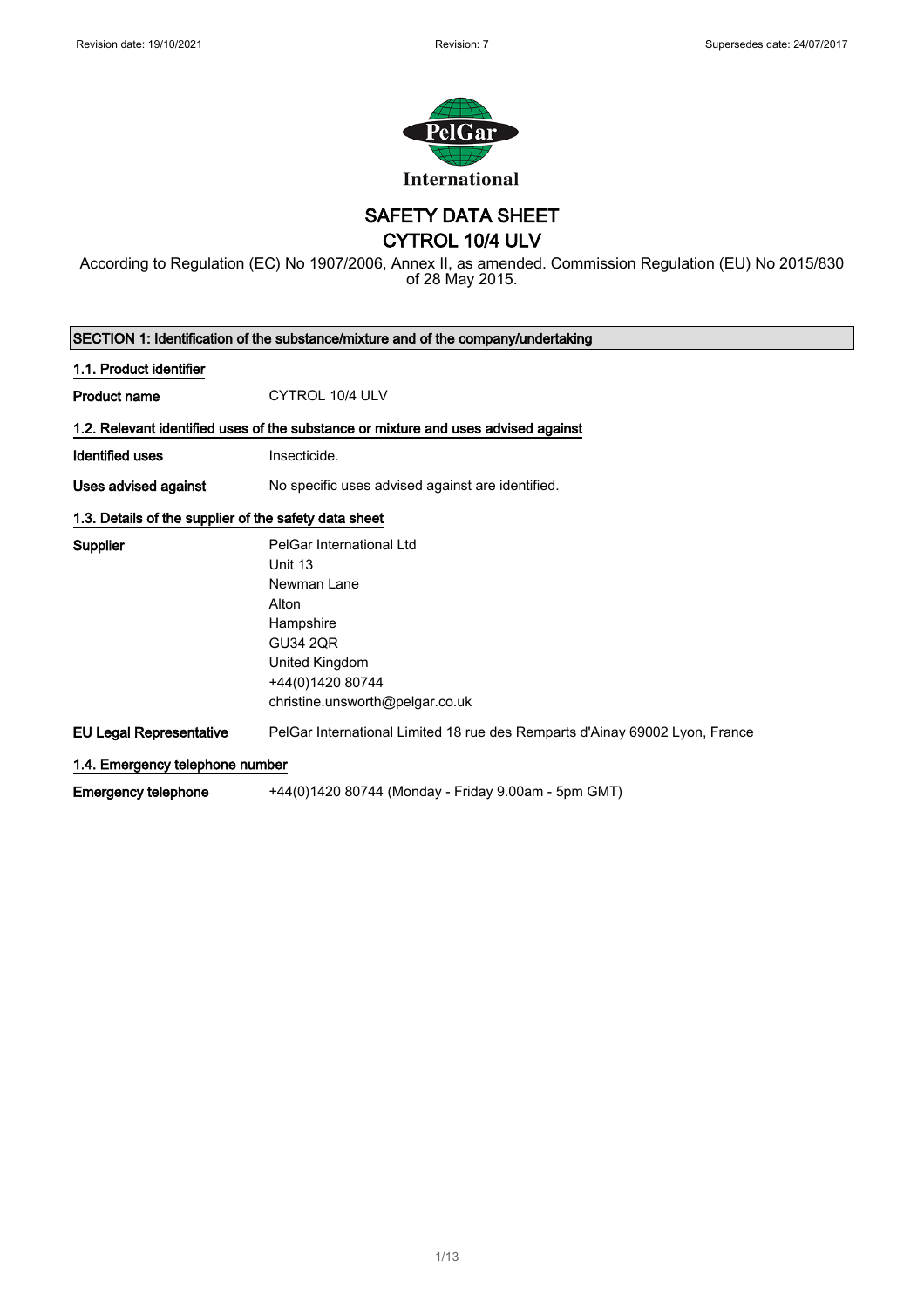#### National emergency telephone Austria: +43 1 406 43 43

| number | Belgium: 070 245 245                                                    |
|--------|-------------------------------------------------------------------------|
|        | Bulgaria: +359 2 9154 233                                               |
|        | Croatia: +3851 2348 342                                                 |
|        | <b>Cyprus: 1401</b>                                                     |
|        | Czech Republic: +420 224 919 293, +420 224 915 402                      |
|        | Denmark: +45 8212 1212                                                  |
|        | Estonia: 16662                                                          |
|        | Finland: 0800 147 111                                                   |
|        | France: + 33 (0) 1 45 42 59 59                                          |
|        | Germany: +44 (0)1420 80744 (9am-5pm Monday- Friday GMT)                 |
|        | Greece: (0030) 2107793777                                               |
|        | Hungary: +36-80-201-199                                                 |
|        | Iceland: (+354) 543 1000 / 112                                          |
|        | Ireland: Members of Public: +353 (01) 809 2166. (8am-10pm daily)        |
|        | Ireland: Healthcare Professionals: +353 (01) 809 2566 (24 hour service) |
|        | Italy: 0382-24444                                                       |
|        | Latvia: +371 67042473                                                   |
|        | Liechtenstein: +44 (0)1420 80744 (9am-5pm Monday- Friday GMT)           |
|        | Lithuania: +370 (85) 2362052                                            |
|        | Luxembourg: 8002 5500                                                   |
|        | Malta: +44 (0)1420 80744 (9am-5pm Monday- Friday GMT)                   |
|        | Netherlands: +31(0)30 274 8888 Healthcare Professionals only            |
|        | Norway: 22 59 13 00                                                     |
|        | Poland: +44 (0)1420 80744 (9am-5pm Monday- Friday GMT)                  |
|        | Portugal: +351 800 250 250                                              |
|        | Romania: +40213183606                                                   |
|        | Slovakia: +421 2 5477 4166                                              |
|        | Slovenia: 112                                                           |
|        | Spain: +34 91 562 04 20                                                 |
|        | Sweden: 112 – Begär Giftinformation                                     |

## SECTION 2: Hazards identification

| 2.1. Classification of the substance or mixture |                                                       |
|-------------------------------------------------|-------------------------------------------------------|
| Classification (EC 1272/2008)                   |                                                       |
| <b>Physical hazards</b>                         | Not Classified                                        |
| <b>Health hazards</b>                           | Eye Dam. 1 - H318 STOT SE 3 - H336 Asp. Tox. 1 - H304 |
| <b>Environmental hazards</b>                    | Aquatic Acute 1 - H400 Aquatic Chronic 1 - H410       |
| 2.2. Label elements                             |                                                       |
| <b>Hazard pictograms</b>                        |                                                       |
| Signal word                                     | Danger                                                |
| <b>Hazard statements</b>                        | H318 Causes serious eye damage.                       |

H336 May cause drowsiness or dizziness. H304 May be fatal if swallowed and enters airways. H410 Very toxic to aquatic life with long lasting effects.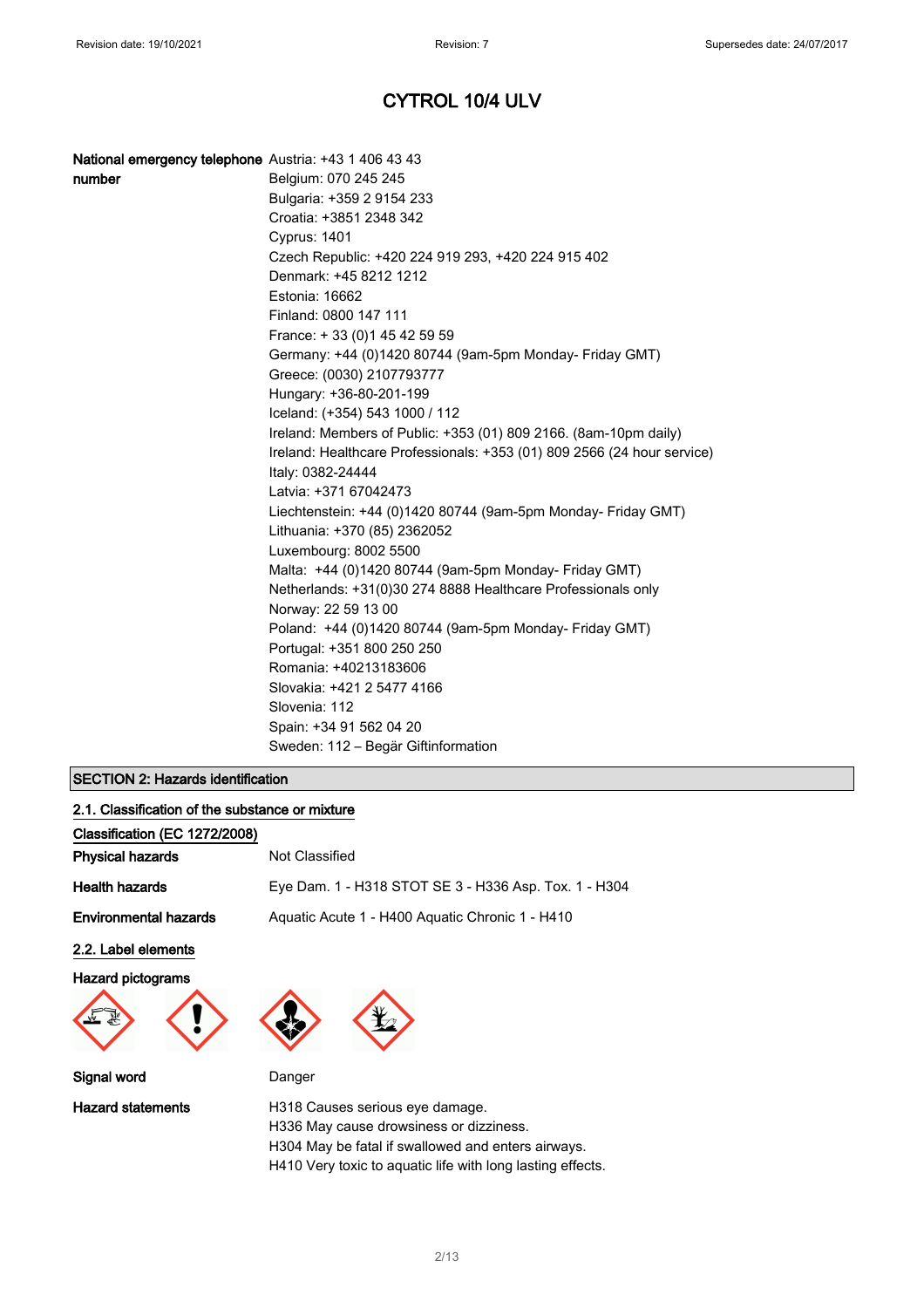| <b>Precautionary statements</b> | P260 Do not breathe vapour/ spray.                                                   |
|---------------------------------|--------------------------------------------------------------------------------------|
|                                 | P264 Wash contaminated skin thoroughly after handling.                               |
|                                 | P271 Use only outdoors or in a well-ventilated area.                                 |
|                                 | P273 Avoid release to the environment.                                               |
|                                 | P280 Wear protective gloves/ protective clothing/ eye protection/ face protection.   |
|                                 | P270 Do not eat, drink or smoke when using this product.                             |
|                                 | P262 Do not get in eyes, on skin, or on clothing.                                    |
|                                 | P220 : Keep/Store away from food, drink and animal feeding stuffs.                   |
|                                 | P301+P330+P331 IF SWALLOWED: Rinse mouth. Do NOT induce vomiting.                    |
|                                 | P304+P340 IF INHALED: Remove person to fresh air and keep comfortable for breathing. |
|                                 | P305+P351+P338 IF IN EYES: Rinse cautiously with water for several minutes. Remove   |
|                                 | contact lenses, if present and easy to do. Continue rinsing.                         |
|                                 | P337+P313 If eye irritation persists: Get medical advice/ attention.                 |
|                                 | P312 Call a POISON CENTRE/doctor if you feel unwell.                                 |
|                                 | P391 Collect spillage.                                                               |
|                                 | P362+P364 Take off contaminated clothing and wash it before reuse.                   |
|                                 | P403+P233 Store in a well-ventilated place. Keep container tightly closed.           |
|                                 | P405 Store locked up.                                                                |
|                                 | P501 Dispose of contents/ container in accordance with national regulations.         |
| UFI                             | UFI: 6HC0-Q05F-P00Y-19N3                                                             |
| Contains                        | HAMSOL 150ND, KEMSURF CA-EH                                                          |

#### 2.3. Other hazards

Aquatic Acute 1 - H400 Aquatic Chronic 1 - H410

This product does not contain any substances classified as PBT or vPvB.

### SECTION 3: Composition/information on ingredients

### 3.2. Mixtures

| <b>HAMSOL 150ND</b>                                                                  |                             | 60-100%  |
|--------------------------------------------------------------------------------------|-----------------------------|----------|
| $CAS$ number: $-$                                                                    |                             |          |
| Classification<br>STOT SE 3 - H336<br>Asp. Tox. 1 - H304<br>Aquatic Chronic 2 - H411 |                             |          |
| <b>CYPERMETHRIN TECHNICAL</b>                                                        |                             | 10 - 20% |
| CAS number: 52315-07-8                                                               | EC number: 257-842-9        |          |
| M factor (Acute) = $1000$                                                            | M factor (Chronic) = $1000$ |          |
| Classification<br>Acute Tox. 3 - H301<br>STOT SE 3 - H335                            |                             |          |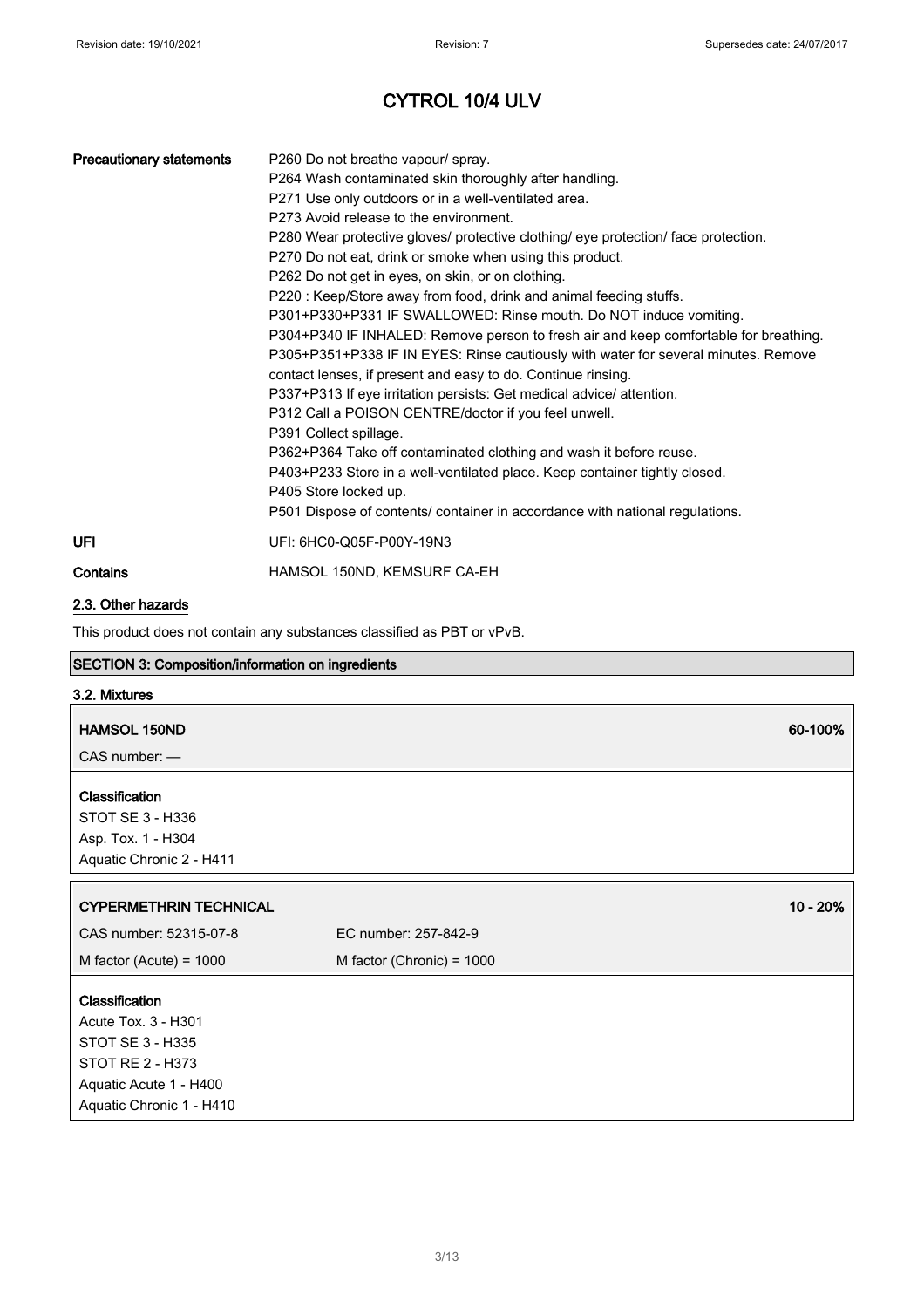| PIPERONYL BUTOXIDE TECHNICAL                 |                                                                     | $1 - 5%$                                                                                                                                                                                                                                                                                                                                                                                                                                                                                                                                                                      |
|----------------------------------------------|---------------------------------------------------------------------|-------------------------------------------------------------------------------------------------------------------------------------------------------------------------------------------------------------------------------------------------------------------------------------------------------------------------------------------------------------------------------------------------------------------------------------------------------------------------------------------------------------------------------------------------------------------------------|
| CAS number: 51-03-6                          | EC number: 200-076-7                                                | REACH registration number: 01-                                                                                                                                                                                                                                                                                                                                                                                                                                                                                                                                                |
|                                              |                                                                     | 2119537431-46-XXXX                                                                                                                                                                                                                                                                                                                                                                                                                                                                                                                                                            |
| M factor (Acute) = $1$                       | M factor (Chronic) = $1$                                            |                                                                                                                                                                                                                                                                                                                                                                                                                                                                                                                                                                               |
| Classification                               |                                                                     |                                                                                                                                                                                                                                                                                                                                                                                                                                                                                                                                                                               |
| Aquatic Acute 1 - H400                       |                                                                     |                                                                                                                                                                                                                                                                                                                                                                                                                                                                                                                                                                               |
| Aquatic Chronic 1 - H410                     |                                                                     |                                                                                                                                                                                                                                                                                                                                                                                                                                                                                                                                                                               |
| <b>KEMSURF CA-EH</b>                         |                                                                     | $1 - 5%$                                                                                                                                                                                                                                                                                                                                                                                                                                                                                                                                                                      |
| CAS number: -                                |                                                                     |                                                                                                                                                                                                                                                                                                                                                                                                                                                                                                                                                                               |
| Classification                               |                                                                     |                                                                                                                                                                                                                                                                                                                                                                                                                                                                                                                                                                               |
| <b>Acute Tox. 4 - H332</b>                   |                                                                     |                                                                                                                                                                                                                                                                                                                                                                                                                                                                                                                                                                               |
| Skin Irrit. 2 - H315                         |                                                                     |                                                                                                                                                                                                                                                                                                                                                                                                                                                                                                                                                                               |
| Eye Dam. 1 - H318<br><b>STOT SE 3 - H335</b> |                                                                     |                                                                                                                                                                                                                                                                                                                                                                                                                                                                                                                                                                               |
| Aquatic Chronic 3 - H412                     |                                                                     |                                                                                                                                                                                                                                                                                                                                                                                                                                                                                                                                                                               |
|                                              | The full text for all hazard statements is displayed in Section 16. |                                                                                                                                                                                                                                                                                                                                                                                                                                                                                                                                                                               |
| <b>SECTION 4: First aid measures</b>         |                                                                     |                                                                                                                                                                                                                                                                                                                                                                                                                                                                                                                                                                               |
| 4.1. Description of first aid measures       |                                                                     |                                                                                                                                                                                                                                                                                                                                                                                                                                                                                                                                                                               |
| <b>General information</b>                   | personnel.                                                          | Get medical attention if any discomfort continues. Show this Safety Data Sheet to the medical                                                                                                                                                                                                                                                                                                                                                                                                                                                                                 |
| Inhalation                                   | position and ensure breathing can take place.                       | Move affected person to fresh air and keep warm and at rest in a position comfortable for<br>breathing. Maintain an open airway. Loosen tight clothing such as collar, tie or belt. When<br>breathing is difficult, properly trained personnel may assist affected person by administering<br>oxygen. Get medical attention. Place unconscious person on their side in the recovery                                                                                                                                                                                           |
| Ingestion                                    | immediately.                                                        | Rinse mouth thoroughly with water. Give a few small glasses of water or milk to drink. Stop if<br>the affected person feels sick as vomiting may be dangerous. Never give anything by mouth<br>to an unconscious person. Place unconscious person on their side in the recovery position<br>and ensure breathing can take place. Keep affected person under observation. Get medical<br>attention if symptoms are severe or persist. Do not induce vomiting. If vomiting occurs, the<br>head should be kept low so that vomit does not enter the lungs. Get medical attention |
| Skin contact                                 | Rinse with water.                                                   |                                                                                                                                                                                                                                                                                                                                                                                                                                                                                                                                                                               |
| Eye contact                                  |                                                                     | Rinse immediately with plenty of water. Do not rub eye. Remove any contact lenses and open<br>eyelids wide apart. Continue to rinse for at least 15 minutes and get medical attention.                                                                                                                                                                                                                                                                                                                                                                                        |
| <b>Protection of first aiders</b>            |                                                                     | First aid personnel should wear appropriate protective equipment during any rescue.                                                                                                                                                                                                                                                                                                                                                                                                                                                                                           |
|                                              | 4.2. Most important symptoms and effects, both acute and delayed    |                                                                                                                                                                                                                                                                                                                                                                                                                                                                                                                                                                               |
| <b>General information</b>                   | length of exposure.                                                 | The severity of the symptoms described will vary dependent on the concentration and the                                                                                                                                                                                                                                                                                                                                                                                                                                                                                       |
| Inhalation                                   | effect.                                                             | A single exposure may cause the following adverse effects: Headache. Nausea, vomiting.<br>Central nervous system depression. Drowsiness, dizziness, disorientation, vertigo. Narcotic                                                                                                                                                                                                                                                                                                                                                                                         |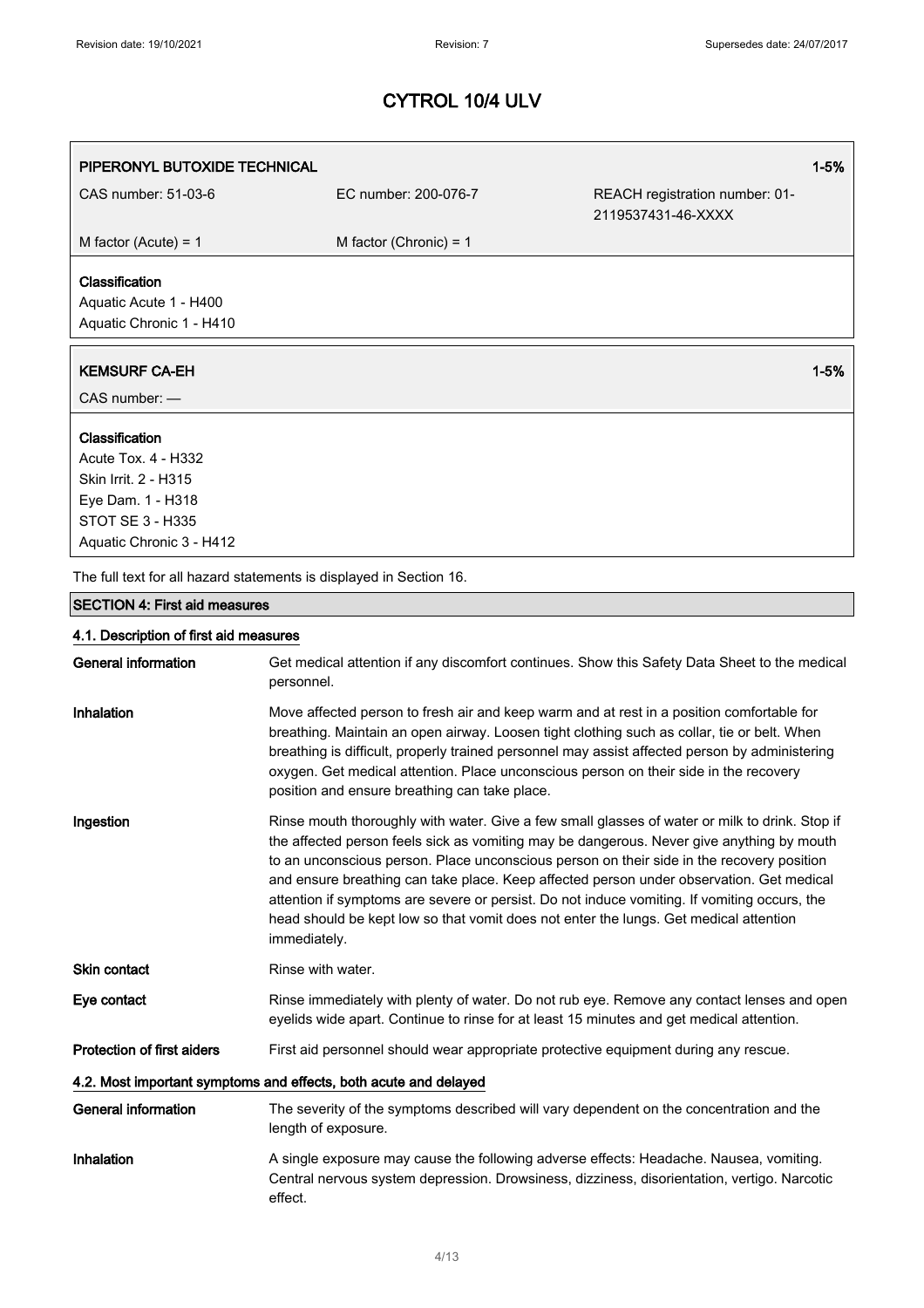| Ingestion                                                                       | Aspiration hazard if swallowed. Entry into the lungs following ingestion or vomiting may cause<br>chemical pneumonitis.                                                           |  |
|---------------------------------------------------------------------------------|-----------------------------------------------------------------------------------------------------------------------------------------------------------------------------------|--|
| Skin contact                                                                    | No specific symptoms known.                                                                                                                                                       |  |
| Eye contact                                                                     | Causes serious eye damage. Symptoms following overexposure may include the following:<br>Pain. Profuse watering of the eyes. Redness.                                             |  |
| 4.3. Indication of any immediate medical attention and special treatment needed |                                                                                                                                                                                   |  |
| Notes for the doctor                                                            | Treat symptomatically.                                                                                                                                                            |  |
| <b>SECTION 5: Firefighting measures</b>                                         |                                                                                                                                                                                   |  |
| 5.1. Extinguishing media                                                        |                                                                                                                                                                                   |  |
| Suitable extinguishing media                                                    | The product is not flammable. Extinguish with alcohol-resistant foam, carbon dioxide, dry<br>powder or water fog. Use fire-extinguishing media suitable for the surrounding fire. |  |
| Unsuitable extinguishing<br>media                                               | Do not use water jet as an extinguisher, as this will spread the fire.                                                                                                            |  |
| 5.2. Special hazards arising from the substance or mixture                      |                                                                                                                                                                                   |  |

Specific hazards **Containers can burst violently or explode when heated, due to excessive pressure build-up.** Hazardous combustion products Thermal decomposition or combustion products may include the following substances: Harmful gases or vapours. 5.3. Advice for firefighters

Protective actions during firefighting Avoid breathing fire gases or vapours. Evacuate area. Keep upwind to avoid inhalation of gases, vapours, fumes and smoke. Ventilate closed spaces before entering them. Cool containers exposed to heat with water spray and remove them from the fire area if it can be done without risk. Cool containers exposed to flames with water until well after the fire is out. If a leak or spill has not ignited, use water spray to disperse vapours and protect men stopping the leak. Avoid discharge to the aquatic environment. Control run-off water by containing and keeping it out of sewers and watercourses. If risk of water pollution occurs, notify appropriate authorities. Special protective equipment for firefighters Wear positive-pressure self-contained breathing apparatus (SCBA) and appropriate protective clothing. Firefighter's clothing conforming to European standard EN469 (including helmets,

protective boots and gloves) will provide a basic level of protection for chemical incidents.

#### SECTION 6: Accidental release measures

#### 6.1. Personal precautions, protective equipment and emergency procedures

Personal precautions Wear protective clothing as described in Section 8 of this safety data sheet. No action shall be taken without appropriate training or involving any personal risk. Do not touch or walk into spilled material. Avoid inhalation of vapours and spray/mists. Use suitable respiratory protection if ventilation is inadequate.

#### 6.2. Environmental precautions

Environmental precautions Avoid discharge into drains or watercourses or onto the ground. Avoid discharge to the aquatic environment.

#### 6.3. Methods and material for containment and cleaning up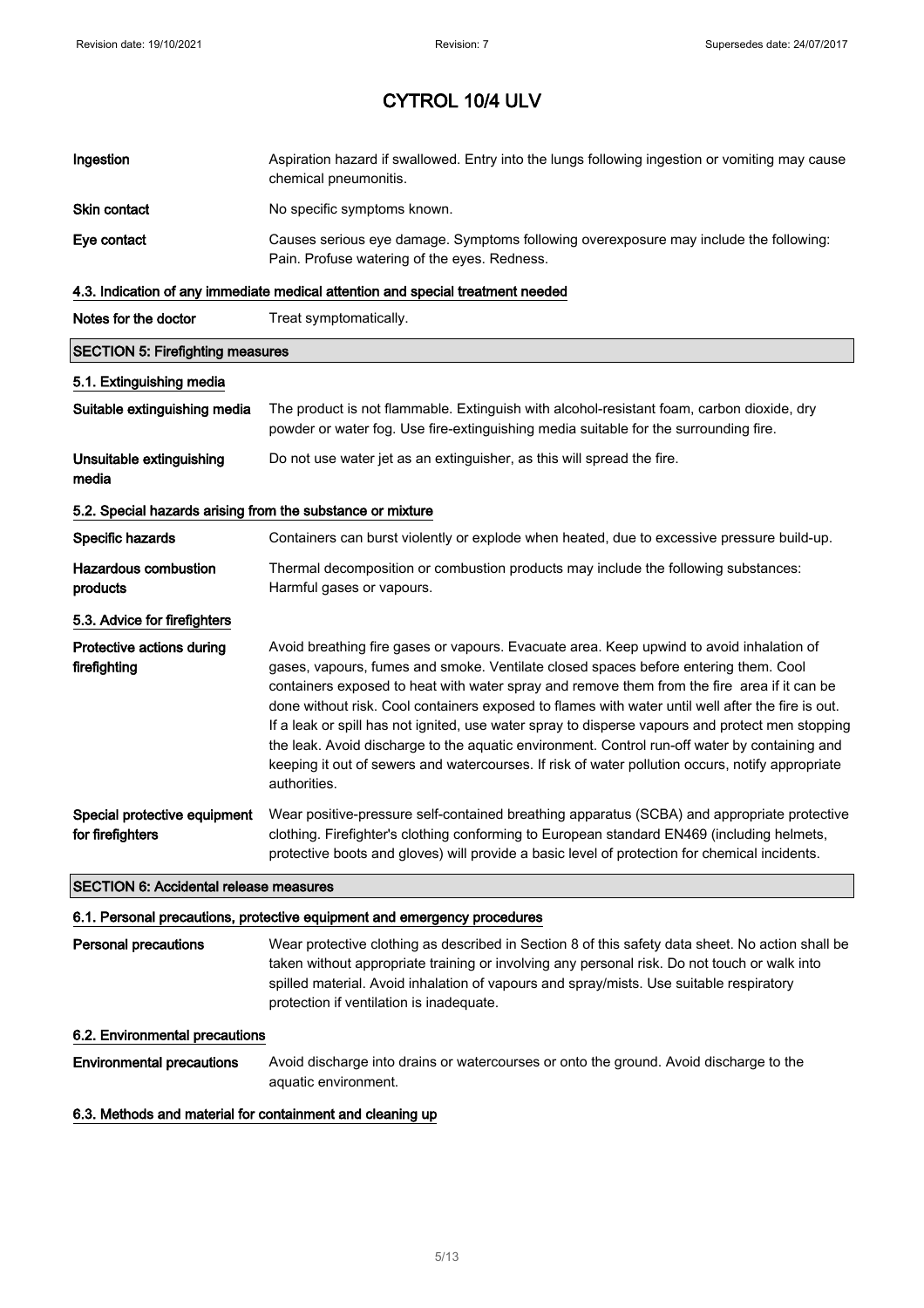| Methods for cleaning up                                 | Wear protective clothing as described in Section 8 of this safety data sheet. Clear up spills<br>immediately and dispose of waste safely. Small Spillages: Collect spillage. Large Spillages:<br>Absorb spillage with non-combustible, absorbent material. The contaminated absorbent may<br>pose the same hazard as the spilled material. Collect and place in suitable waste disposal<br>containers and seal securely. Label the containers containing waste and contaminated<br>materials and remove from the area as soon as possible. Flush contaminated area with plenty<br>of water. Wash thoroughly after dealing with a spillage. Dangerous for the environment. Do<br>not empty into drains. For waste disposal, see Section 13. |
|---------------------------------------------------------|--------------------------------------------------------------------------------------------------------------------------------------------------------------------------------------------------------------------------------------------------------------------------------------------------------------------------------------------------------------------------------------------------------------------------------------------------------------------------------------------------------------------------------------------------------------------------------------------------------------------------------------------------------------------------------------------------------------------------------------------|
| 6.4. Reference to other sections                        |                                                                                                                                                                                                                                                                                                                                                                                                                                                                                                                                                                                                                                                                                                                                            |
| Reference to other sections                             | For personal protection, see Section 8. See Section 11 for additional information on health<br>hazards. See Section 12 for additional information on ecological hazards. For waste disposal,<br>see Section 13.                                                                                                                                                                                                                                                                                                                                                                                                                                                                                                                            |
| <b>SECTION 7: Handling and storage</b>                  |                                                                                                                                                                                                                                                                                                                                                                                                                                                                                                                                                                                                                                                                                                                                            |
| 7.1. Precautions for safe handling                      |                                                                                                                                                                                                                                                                                                                                                                                                                                                                                                                                                                                                                                                                                                                                            |
| <b>Usage precautions</b>                                | Read and follow manufacturer's recommendations. Wear protective clothing as described in<br>Section 8 of this safety data sheet. Keep away from food, drink and animal feeding stuffs.<br>Handle all packages and containers carefully to minimise spills. Keep container tightly sealed<br>when not in use. Avoid the formation of mists. Avoid discharge to the aquatic environment. Do<br>not handle until all safety precautions have been read and understood. Do not handle broken<br>packages without protective equipment. Do not reuse empty containers.                                                                                                                                                                          |
| Advice on general<br>occupational hygiene               | Wash promptly if skin becomes contaminated. Take off contaminated clothing. Wash<br>contaminated clothing before reuse.                                                                                                                                                                                                                                                                                                                                                                                                                                                                                                                                                                                                                    |
|                                                         | 7.2. Conditions for safe storage, including any incompatibilities                                                                                                                                                                                                                                                                                                                                                                                                                                                                                                                                                                                                                                                                          |
| <b>Storage precautions</b>                              | Store away from incompatible materials (see Section 10). Store locked up. Keep only in the<br>original container. Keep container tightly closed, in a cool, well ventilated place. Keep<br>containers upright. Protect containers from damage.                                                                                                                                                                                                                                                                                                                                                                                                                                                                                             |
| Storage class                                           | Miscellaneous hazardous material storage.                                                                                                                                                                                                                                                                                                                                                                                                                                                                                                                                                                                                                                                                                                  |
| 7.3. Specific end use(s)                                |                                                                                                                                                                                                                                                                                                                                                                                                                                                                                                                                                                                                                                                                                                                                            |
| Specific end use(s)                                     | The identified uses for this product are detailed in Section 1.2.                                                                                                                                                                                                                                                                                                                                                                                                                                                                                                                                                                                                                                                                          |
| <b>SECTION 8: Exposure controls/Personal protection</b> |                                                                                                                                                                                                                                                                                                                                                                                                                                                                                                                                                                                                                                                                                                                                            |
| 8.1. Control parameters                                 |                                                                                                                                                                                                                                                                                                                                                                                                                                                                                                                                                                                                                                                                                                                                            |
| 8.2. Exposure controls                                  |                                                                                                                                                                                                                                                                                                                                                                                                                                                                                                                                                                                                                                                                                                                                            |
| Protective equipment                                    |                                                                                                                                                                                                                                                                                                                                                                                                                                                                                                                                                                                                                                                                                                                                            |
|                                                         |                                                                                                                                                                                                                                                                                                                                                                                                                                                                                                                                                                                                                                                                                                                                            |
| Appropriate engineering<br>controls                     | Provide adequate general and local exhaust ventilation. Ensure the ventilation system is<br>regularly maintained and tested. Good general ventilation should be adequate to control<br>worker exposure to airborne contaminants. Observe any occupational exposure limits for the<br>product or ingredients.                                                                                                                                                                                                                                                                                                                                                                                                                               |
| Eye/face protection                                     | Wear tight-fitting, chemical splash goggles or face shield. If inhalation hazards exist, a full-<br>face respirator may be required instead.                                                                                                                                                                                                                                                                                                                                                                                                                                                                                                                                                                                               |
| Hand protection                                         | No specific hand protection recommended. Avoid contact with skin.                                                                                                                                                                                                                                                                                                                                                                                                                                                                                                                                                                                                                                                                          |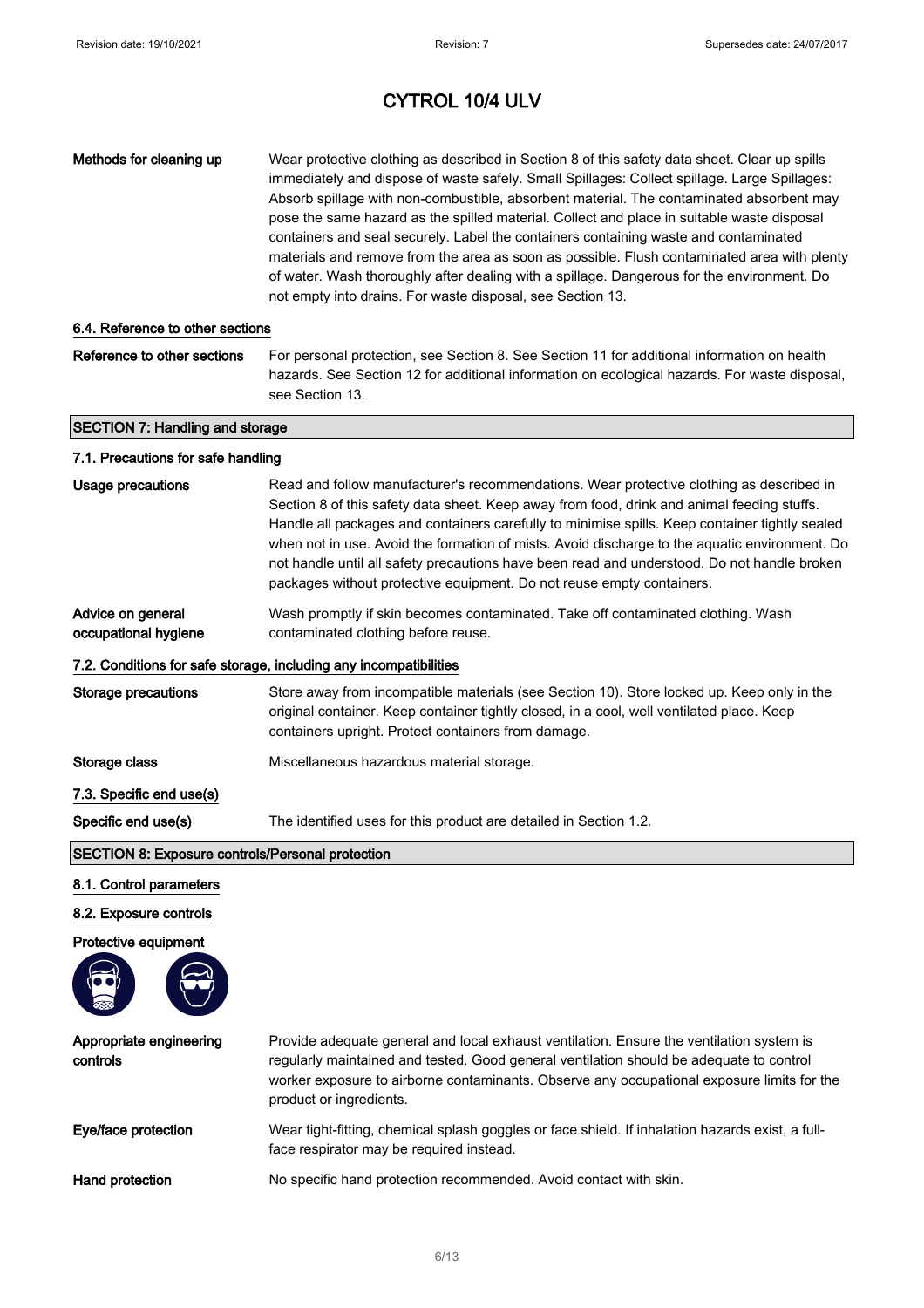| Other skin and body<br>protection                  | Wear appropriate clothing to prevent repeated or prolonged skin contact.                                                                                                                                                                                                                                                                                                                                                                                                                                        |
|----------------------------------------------------|-----------------------------------------------------------------------------------------------------------------------------------------------------------------------------------------------------------------------------------------------------------------------------------------------------------------------------------------------------------------------------------------------------------------------------------------------------------------------------------------------------------------|
| Hygiene measures                                   | Wash after use and before eating, smoking and using the toilet. Do not eat, drink or smoke<br>when using this product.                                                                                                                                                                                                                                                                                                                                                                                          |
| Respiratory protection                             | Ensure all respiratory protective equipment is suitable for its intended use and is 'CE'-marked.<br>Check that the respirator fits tightly and the filter is changed regularly. Gas and combination<br>filter cartridges should comply with European Standard EN14387. Full face mask respirators<br>with replaceable filter cartridges should comply with European Standard EN136. Half mask<br>and quarter mask respirators with replaceable filter cartridges should comply with European<br>Standard EN140. |
| <b>Environmental exposure</b><br>controls          | Keep container tightly sealed when not in use. Emissions from ventilation or work process<br>equipment should be checked to ensure they comply with the requirements of environmental<br>protection legislation. In some cases, fume scrubbers, filters or engineering modifications to<br>the process equipment will be necessary to reduce emissions to acceptable levels.                                                                                                                                    |
| <b>SECTION 9: Physical and chemical properties</b> |                                                                                                                                                                                                                                                                                                                                                                                                                                                                                                                 |

## 9.1. Information on basic physical and chemical properties

| Appearance                                      | Liquid.                                  |
|-------------------------------------------------|------------------------------------------|
| Colour                                          | Yellow.                                  |
| Odour                                           | Aromatic.                                |
| <b>Odour threshold</b>                          | No information available.                |
| рH                                              | 4.3 at 20 °C                             |
| <b>Melting point</b>                            | Not applicable.                          |
| Initial boiling point and range                 | 180 - 215 °C                             |
| Flash point                                     | 61 °C (Closed cup ASTM D3278-96)         |
| <b>Evaporation rate</b>                         | No information available.                |
| <b>Evaporation factor</b>                       | No information available.                |
| Flammability (solid, gas)                       | No information available.                |
| Upper/lower flammability or<br>explosive limits | No information available.                |
| Other flammability                              | No information available.                |
| Vapour pressure                                 | No information available.                |
| Vapour density                                  | No information available.                |
| <b>Relative density</b>                         | 0.9302 g/ml at 20 °C                     |
| <b>Bulk density</b>                             | No information available.                |
| Solubility(ies)                                 | No information available.                |
| <b>Partition coefficient</b>                    | No information available.                |
| Auto-ignition temperature                       | >400 °C                                  |
| <b>Decomposition Temperature</b>                | No information available.                |
| <b>Viscosity</b>                                | 2.75 mm2/s (20 °C)<br>1.89 mm2/s (40 °C) |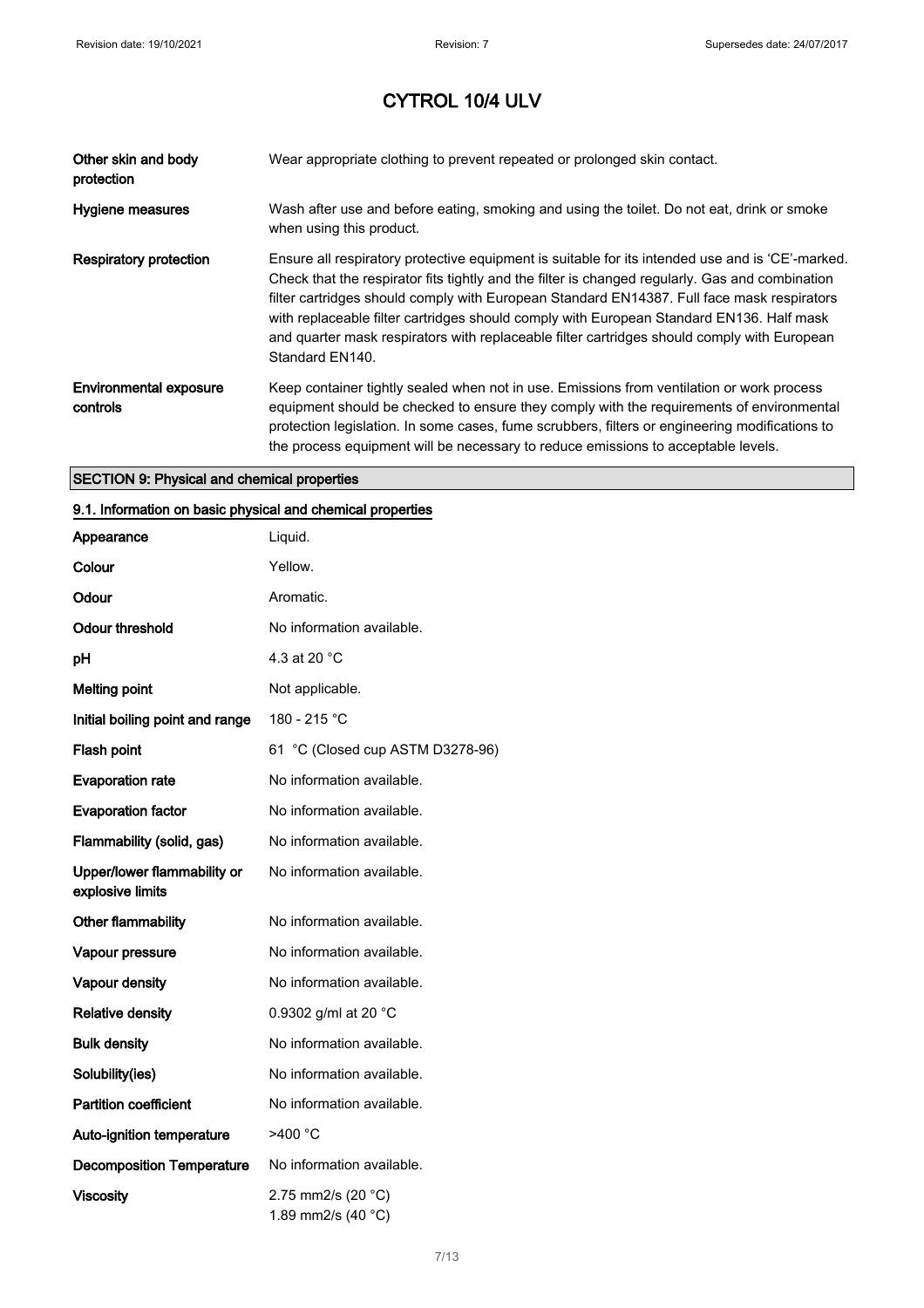| <b>Explosive properties</b>                        | There are no chemical groups present in the product that are associated with explosive<br>properties.                                                                   |
|----------------------------------------------------|-------------------------------------------------------------------------------------------------------------------------------------------------------------------------|
| <b>Explosive under the influence</b><br>of a flame | No information available.                                                                                                                                               |
| <b>Oxidising properties</b>                        | There are no chemical groups present in the product that are associated with oxidising<br>properties.                                                                   |
| 9.2. Other information                             |                                                                                                                                                                         |
| <b>SECTION 10: Stability and reactivity</b>        |                                                                                                                                                                         |
| 10.1. Reactivity                                   |                                                                                                                                                                         |
| <b>Reactivity</b>                                  | See the other subsections of this section for further details.                                                                                                          |
| 10.2. Chemical stability                           |                                                                                                                                                                         |
| <b>Stability</b>                                   | Stable at normal ambient temperatures and when used as recommended. Stable under the<br>prescribed storage conditions.                                                  |
| 10.3. Possibility of hazardous reactions           |                                                                                                                                                                         |
| Possibility of hazardous<br>reactions              | No potentially hazardous reactions known.                                                                                                                               |
| 10.4. Conditions to avoid                          |                                                                                                                                                                         |
| <b>Conditions to avoid</b>                         | There are no known conditions that are likely to result in a hazardous situation.                                                                                       |
| 10.5. Incompatible materials                       |                                                                                                                                                                         |
| Materials to avoid                                 | No specific material or group of materials is likely to react with the product to produce a<br>hazardous situation.                                                     |
| 10.6. Hazardous decomposition products             |                                                                                                                                                                         |
| Hazardous decomposition<br>products                | Does not decompose when used and stored as recommended. Thermal decomposition or<br>combustion products may include the following substances: Harmful gases or vapours. |
| <b>SECTION 11: Toxicological information</b>       |                                                                                                                                                                         |
| 11.1. Information on toxicological effects         |                                                                                                                                                                         |
| Acute toxicity - oral                              |                                                                                                                                                                         |
| Notes (oral LD <sub>50</sub> )                     | Based on available data the classification criteria are not met.                                                                                                        |
| ATE oral (mg/kg)                                   | 4,273.5                                                                                                                                                                 |
| Acute toxicity - dermal<br>Notes (dermal LDso)     | Based on available data the classification criteria are not met.                                                                                                        |
| Acute toxicity - inhalation                        |                                                                                                                                                                         |
| Notes (inhalation LC <sub>50</sub> )               | Based on available data the classification criteria are not met.                                                                                                        |
| ATE inhalation (gases ppm)                         | 38,461.54                                                                                                                                                               |
| ATE inhalation (vapours mg/l)                      | 94.02                                                                                                                                                                   |
| <b>ATE inhalation (dusts/mists)</b><br>mg/l)       | 9.91                                                                                                                                                                    |
| Skin corrosion/irritation<br>Animal data           | Based on available data the classification criteria are not met.                                                                                                        |
| Serious eye damage/irritation                      |                                                                                                                                                                         |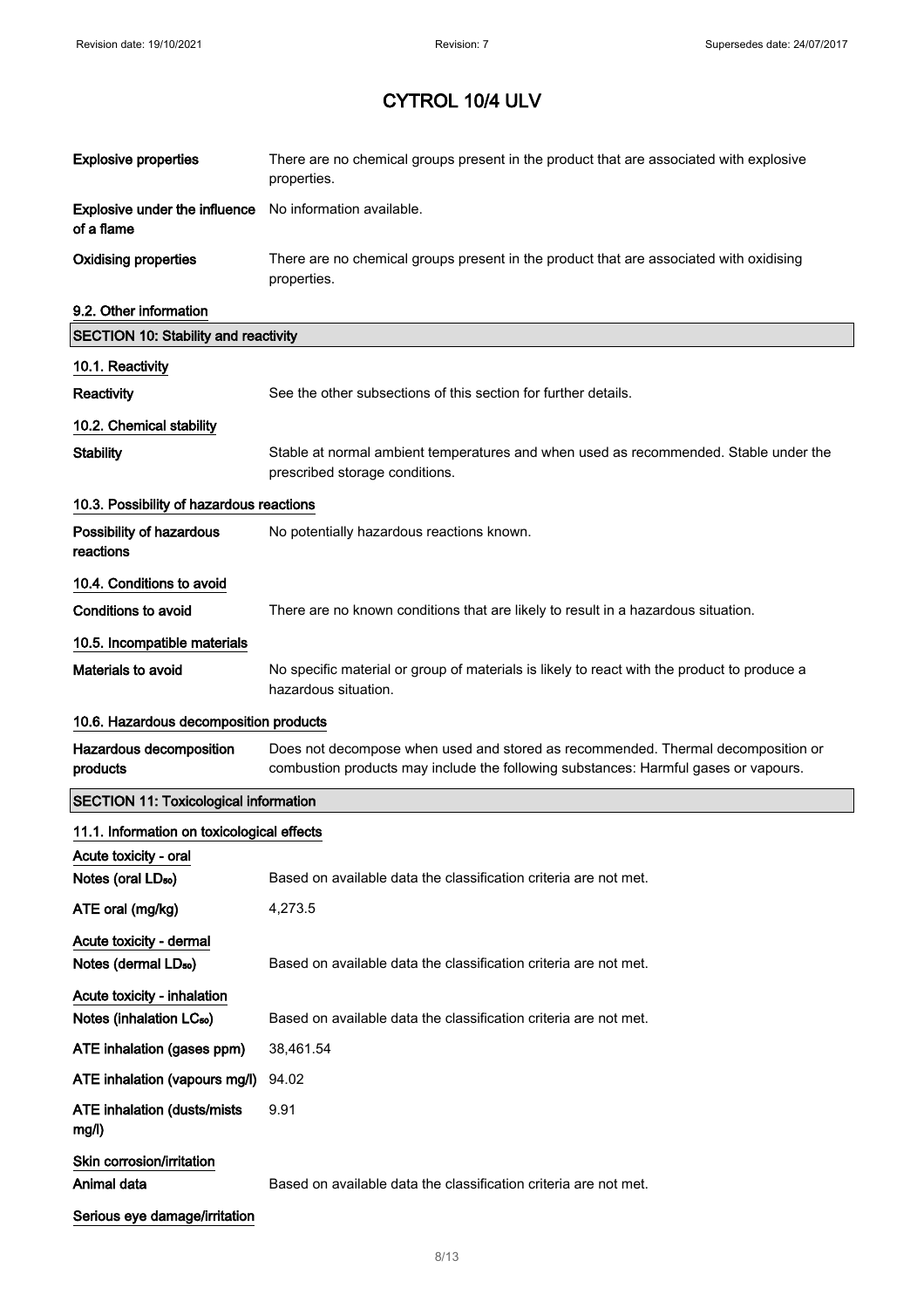|                                                            | Serious eye damage/irritation Eye Dam. 1 - H318 Causes serious eye damage.                                                                                                                       |
|------------------------------------------------------------|--------------------------------------------------------------------------------------------------------------------------------------------------------------------------------------------------|
| Respiratory sensitisation<br>Respiratory sensitisation     | Based on available data the classification criteria are not met.                                                                                                                                 |
| Skin sensitisation<br><b>Skin sensitisation</b>            | Based on available data the classification criteria are not met.                                                                                                                                 |
| Germ cell mutagenicity<br>Genotoxicity - in vitro          | Based on available data the classification criteria are not met.                                                                                                                                 |
| Carcinogenicity<br>Carcinogenicity                         | Based on available data the classification criteria are not met.                                                                                                                                 |
| <b>IARC</b> carcinogenicity                                | None of the ingredients are listed or exempt.                                                                                                                                                    |
| Reproductive toxicity<br>Reproductive toxicity - fertility | Based on available data the classification criteria are not met.                                                                                                                                 |
| Reproductive toxicity -<br>development                     | Based on available data the classification criteria are not met.                                                                                                                                 |
| Specific target organ toxicity - single exposure           |                                                                                                                                                                                                  |
| STOT - single exposure                                     | STOT SE 3 - H336 May cause drowsiness or dizziness.                                                                                                                                              |
| <b>Target organs</b>                                       | Central nervous system                                                                                                                                                                           |
| Specific target organ toxicity - repeated exposure         |                                                                                                                                                                                                  |
| STOT - repeated exposure                                   | Not classified as a specific target organ toxicant after repeated exposure.                                                                                                                      |
| Aspiration hazard<br>Aspiration hazard                     | Asp. Tox. 1 - H304 May be fatal if swallowed and enters airways. Pneumonia may be the<br>result if vomited material containing solvents reaches the lungs.                                       |
| <b>General information</b>                                 | The severity of the symptoms described will vary dependent on the concentration and the<br>length of exposure.                                                                                   |
| Inhalation                                                 | A single exposure may cause the following adverse effects: Headache. Nausea, vomiting.<br>Central nervous system depression. Drowsiness, dizziness, disorientation, vertigo. Narcotic<br>effect. |
| Ingestion                                                  | Aspiration hazard if swallowed. Entry into the lungs following ingestion or vomiting may cause<br>chemical pneumonitis.                                                                          |
| Skin contact                                               | No specific symptoms known.                                                                                                                                                                      |
| Eye contact                                                | Causes serious eye damage. Symptoms following overexposure may include the following:<br>Pain. Profuse watering of the eyes. Redness.                                                            |
| Route of exposure                                          | Ingestion Inhalation Skin and/or eye contact                                                                                                                                                     |
| <b>Target organs</b>                                       | Central nervous system                                                                                                                                                                           |
| <b>Toxicity of ingredients</b>                             | Cypermethrin is classified by the WHO as Moderately Hazardous (class II).                                                                                                                        |
| <b>SECTION 12: Ecological information</b>                  |                                                                                                                                                                                                  |

Ecotoxicity Cypermethrin is a broad-spectrum insecticide, which means it kills beneficial insects and animals as well as the targeted insects. Fish are particularly susceptible to Cypermethrin.

12.1. Toxicity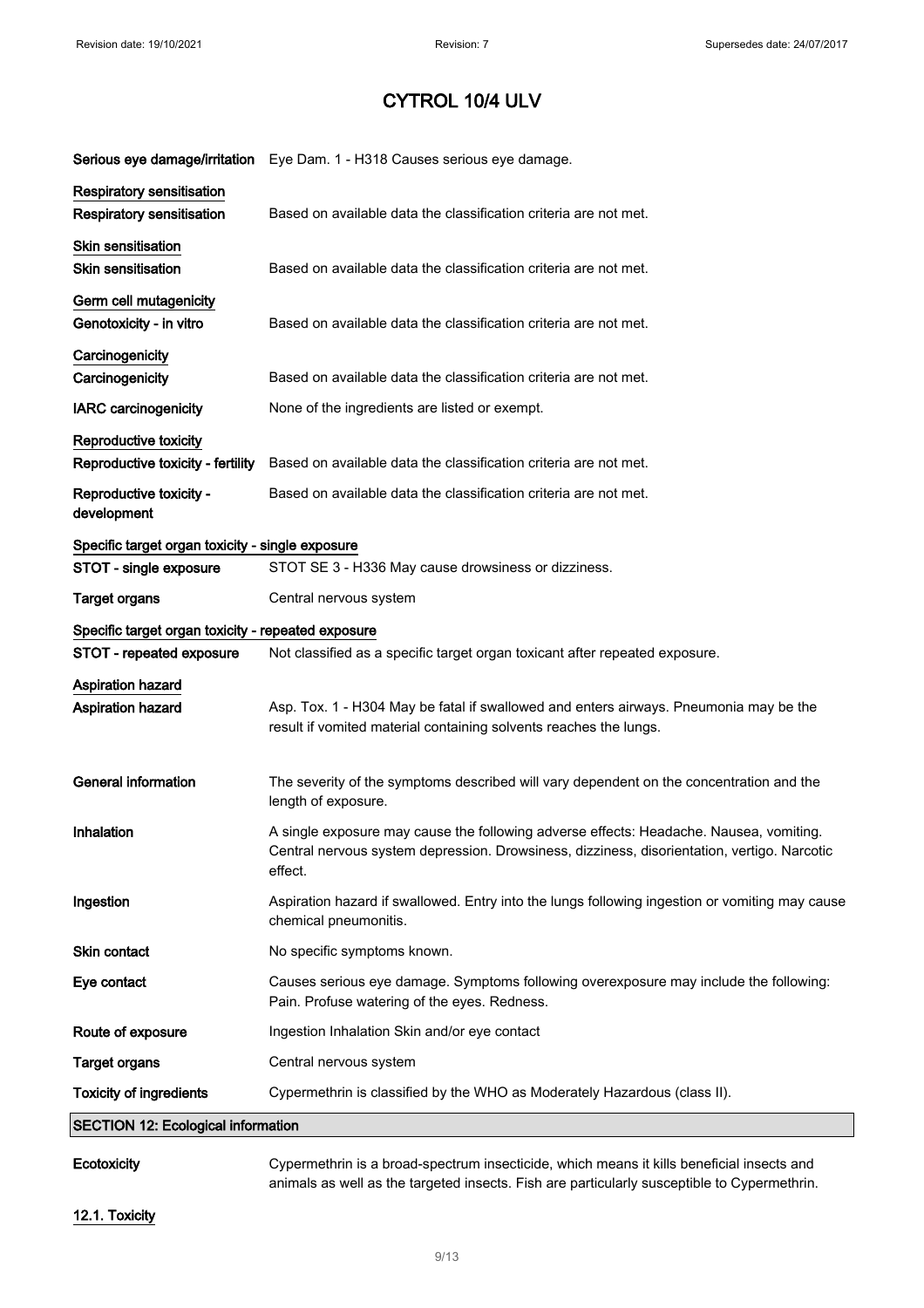| <b>Toxicity</b>                            | Aquatic Acute 1 - H400 Very toxic to aquatic life. Aquatic Chronic 1 - H410 Very toxic to<br>aquatic life with long lasting effects.                                                                                                                                                                                                                                                                                                                                                                                      |  |  |
|--------------------------------------------|---------------------------------------------------------------------------------------------------------------------------------------------------------------------------------------------------------------------------------------------------------------------------------------------------------------------------------------------------------------------------------------------------------------------------------------------------------------------------------------------------------------------------|--|--|
|                                            | 12.2. Persistence and degradability                                                                                                                                                                                                                                                                                                                                                                                                                                                                                       |  |  |
|                                            | Persistence and degradability The degradability of the product is not known.                                                                                                                                                                                                                                                                                                                                                                                                                                              |  |  |
| 12.3. Bioaccumulative potential            |                                                                                                                                                                                                                                                                                                                                                                                                                                                                                                                           |  |  |
| <b>Bioaccumulative potential</b>           | No data available on bioaccumulation.                                                                                                                                                                                                                                                                                                                                                                                                                                                                                     |  |  |
| <b>Partition coefficient</b>               | No information available.                                                                                                                                                                                                                                                                                                                                                                                                                                                                                                 |  |  |
| 12.4. Mobility in soil                     |                                                                                                                                                                                                                                                                                                                                                                                                                                                                                                                           |  |  |
| <b>Mobility</b>                            | No data available.                                                                                                                                                                                                                                                                                                                                                                                                                                                                                                        |  |  |
| 12.5. Results of PBT and vPvB assessment   |                                                                                                                                                                                                                                                                                                                                                                                                                                                                                                                           |  |  |
| 12.6. Other adverse effects                |                                                                                                                                                                                                                                                                                                                                                                                                                                                                                                                           |  |  |
| Other adverse effects                      | None known.                                                                                                                                                                                                                                                                                                                                                                                                                                                                                                               |  |  |
| <b>Toxicity of ingredients</b>             |                                                                                                                                                                                                                                                                                                                                                                                                                                                                                                                           |  |  |
| <b>SECTION 13: Disposal considerations</b> |                                                                                                                                                                                                                                                                                                                                                                                                                                                                                                                           |  |  |
| 13.1. Waste treatment methods              |                                                                                                                                                                                                                                                                                                                                                                                                                                                                                                                           |  |  |
| <b>General information</b>                 | The generation of waste should be minimised or avoided wherever possible. Reuse or recycle<br>products wherever possible. This material and its container must be disposed of in a safe<br>way. When handling waste, the safety precautions applying to handling of the product should<br>be considered. Care should be taken when handling emptied containers that have not been<br>thoroughly cleaned or rinsed out. Empty containers or liners may retain some product<br>residues and hence be potentially hazardous. |  |  |
| Disposal methods                           | Do not empty into drains. Dispose of surplus products and those that cannot be recycled via a<br>licensed waste disposal contractor. Waste, residues, empty containers, discarded work<br>clothes and contaminated cleaning materials should be collected in designated containers,<br>labelled with their contents. Incineration or landfill should only be considered when recycling is<br>not feasible.                                                                                                                |  |  |
| <b>Waste class</b>                         | Waste disposal key number from EWC is 20 01 19 (Pesticides)                                                                                                                                                                                                                                                                                                                                                                                                                                                               |  |  |
| <b>SECTION 14: Transport information</b>   |                                                                                                                                                                                                                                                                                                                                                                                                                                                                                                                           |  |  |
| General                                    | For limited quantity packaging/limited load information, consult the relevant modal<br>documentation using the data shown in this section.                                                                                                                                                                                                                                                                                                                                                                                |  |  |
| 14.1. UN number                            |                                                                                                                                                                                                                                                                                                                                                                                                                                                                                                                           |  |  |
| UN No. (ADR/RID)                           | 3082                                                                                                                                                                                                                                                                                                                                                                                                                                                                                                                      |  |  |
| UN No. (IMDG)                              | 3082                                                                                                                                                                                                                                                                                                                                                                                                                                                                                                                      |  |  |
| UN No. (ICAO)                              | 3082                                                                                                                                                                                                                                                                                                                                                                                                                                                                                                                      |  |  |
| UN No. (ADN)                               | 3082                                                                                                                                                                                                                                                                                                                                                                                                                                                                                                                      |  |  |
| 14.2. UN proper shipping name              |                                                                                                                                                                                                                                                                                                                                                                                                                                                                                                                           |  |  |
| Proper shipping name<br>(ADR/RID)          | ENVIRONMENTALLY HAZARDOUS SUBSTANCE, LIQUID, N.O.S. (CONTAINS<br>CYPERMETHRIN, HAMSOL 150ND)                                                                                                                                                                                                                                                                                                                                                                                                                              |  |  |
|                                            | Proper shipping name (IMDG) ENVIRONMENTALLY HAZARDOUS SUBSTANCE, LIQUID, N.O.S. (CONTAINS<br>CYPERMETHRIN, HAMSOL 150ND)                                                                                                                                                                                                                                                                                                                                                                                                  |  |  |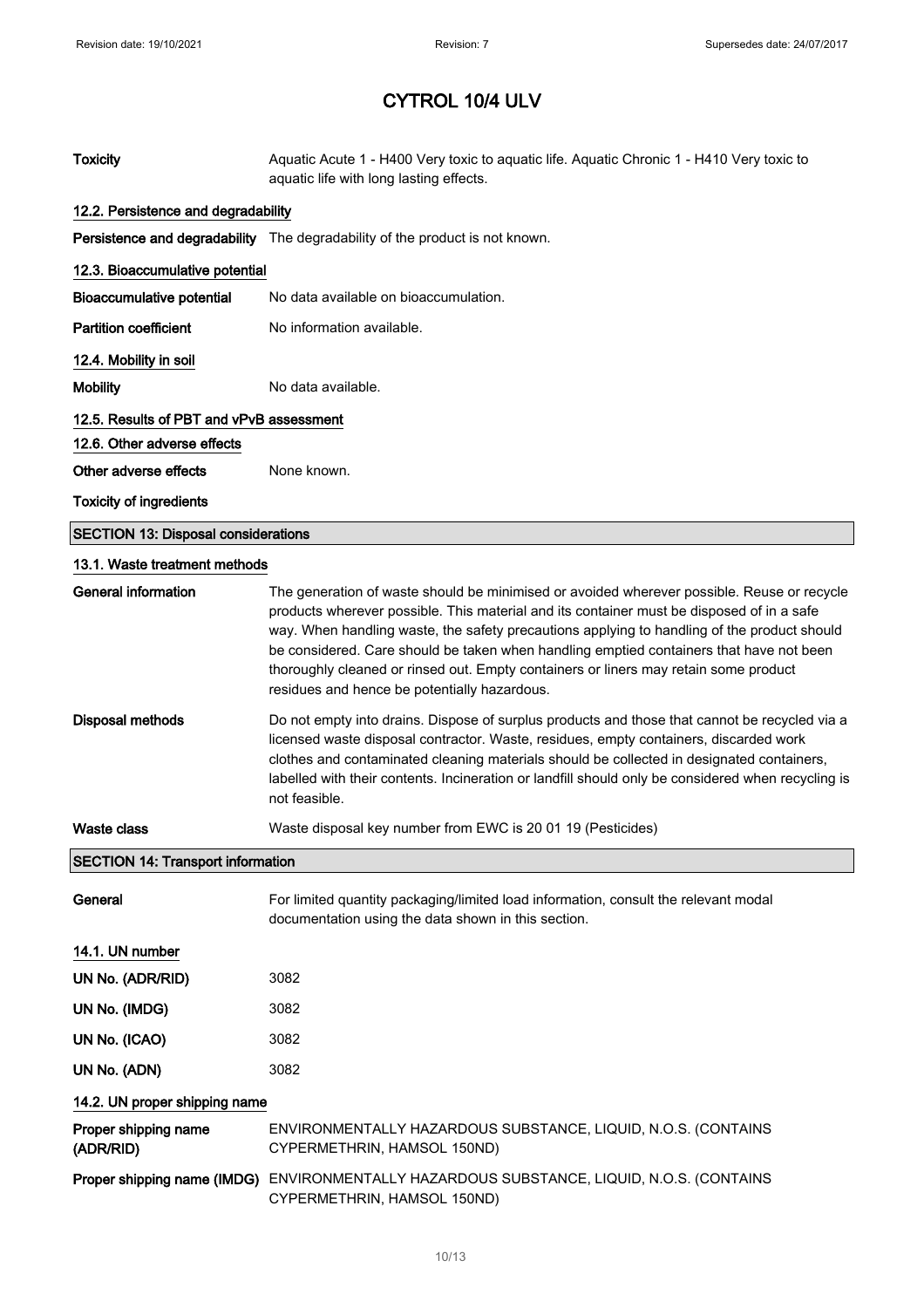| Proper shipping name (ICAO) ENVIRONMENTALLY HAZARDOUS SUBSTANCE, LIQUID, N.O.S. (CONTAINS |
|-------------------------------------------------------------------------------------------|
| CYPERMETHRIN, HAMSOL 150ND)                                                               |

Proper shipping name (ADN) ENVIRONMENTALLY HAZARDOUS SUBSTANCE, LIQUID, N.O.S. (CONTAINS CYPERMETHRIN, HAMSOL 150ND)

#### 14.3. Transport hazard class(es)

| <b>ADR/RID class</b>               | я  |
|------------------------------------|----|
| <b>ADR/RID classification code</b> | М6 |
| ADR/RID label                      | 9  |
| <b>IMDG class</b>                  | 9  |
| ICAO class/division                | 9  |
| ADN class                          | 9  |
|                                    |    |

#### Transport labels

$$
\langle \prod_{i} \mathbf{b}_{i}
$$

| 14.4. Packing group   |   |
|-----------------------|---|
| ADR/RID packing group | Ш |
| IMDG packing group    | Ш |
| ICAO packing group    | Ш |
| ADN packing group     | Ш |

### 14.5. Environmental hazards

Environmentally hazardous substance/marine pollutant



### 14.6. Special precautions for user

Always transport in closed containers that are upright and secure. Ensure that persons transporting the product know what to do in the event of an accident or spillage.

| <b>Transport in bulk according to</b> Not applicable.                    |          |
|--------------------------------------------------------------------------|----------|
| 14.7. Transport in bulk according to Annex II of MARPOL and the IBC Code |          |
| Tunnel restriction code                                                  | $(-)$    |
| <b>Hazard Identification Number</b><br>(ADR/RID)                         | 90       |
| ADR transport category                                                   | 3        |
| EmS                                                                      | F-A. S-F |

Annex II of MARPOL 73/78 and the IBC Code

### SECTION 15: Regulatory information

15.1. Safety, health and environmental regulations/legislation specific for the substance or mixture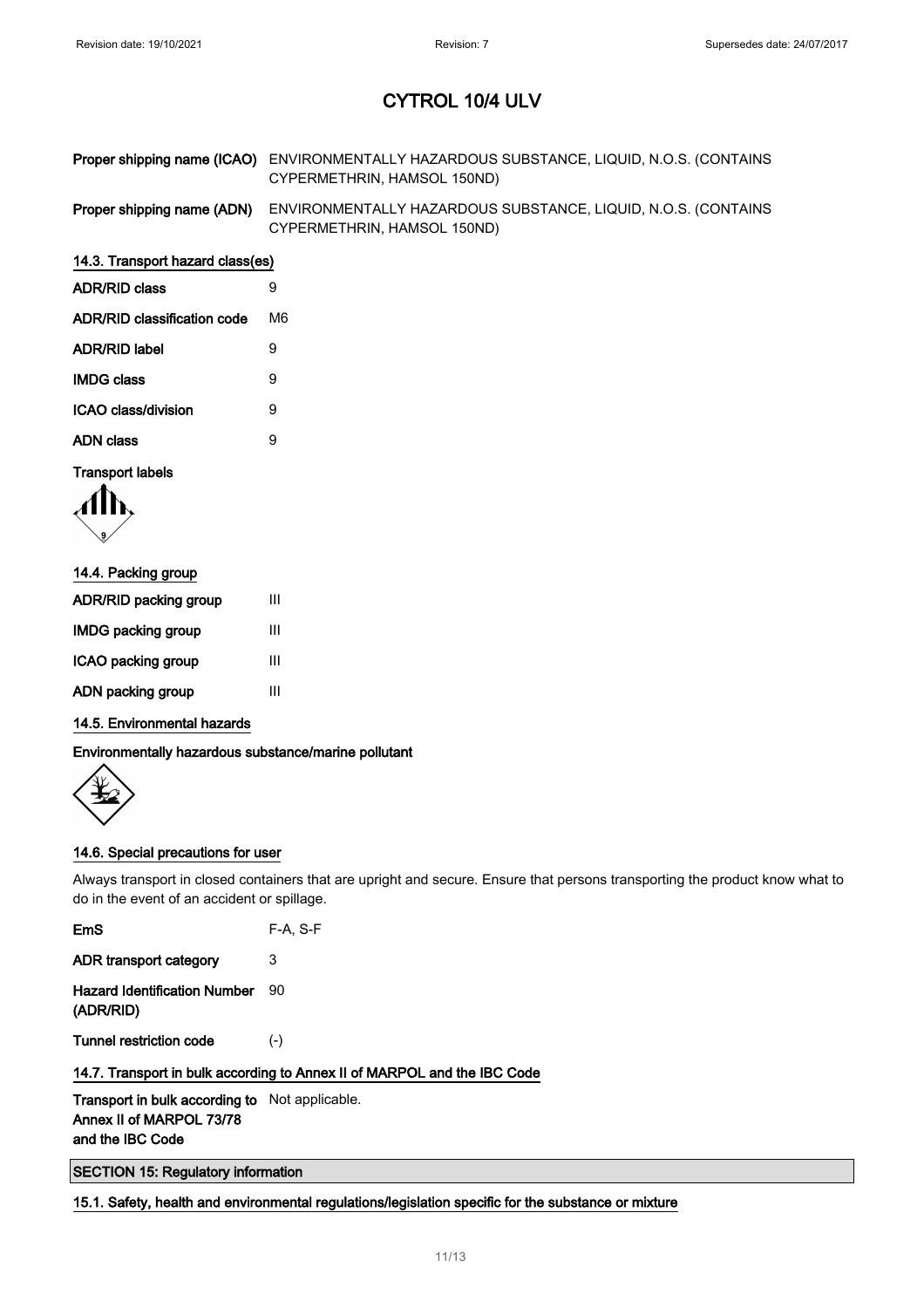| <b>National regulations</b> | Health and Safety at Work etc. Act 1974 (as amended).<br>The Carriage of Dangerous Goods and Use of Transportable Pressure Equipment<br>Regulations 2009 (SI 2009 No. 1348) (as amended) ["CDG 2009"].<br>EH40/2005 Workplace exposure limits.                                                                                                                                                                                                                       |
|-----------------------------|----------------------------------------------------------------------------------------------------------------------------------------------------------------------------------------------------------------------------------------------------------------------------------------------------------------------------------------------------------------------------------------------------------------------------------------------------------------------|
| EU legislation              | Regulation (EC) No 1907/2006 of the European Parliament and of the Council of 18<br>December 2006 concerning the Registration, Evaluation, Authorisation and Restriction of<br>Chemicals (REACH) (as amended).<br>Commission Regulation (EU) No 2015/830 of 28 May 2015.<br>Regulation (EC) No 1272/2008 of the European Parliament and of the Council of 16<br>December 2008 on classification, labelling and packaging of substances and mixtures (as<br>amended). |

#### 15.2. Chemical safety assessment

No chemical safety assessment has been carried out.

#### Inventories

#### EU - EINECS/ELINCS

None of the ingredients are listed or exempt.

| <b>SECTION 16: Other information</b>                                          |                                                                                                                                                                                                                                                                                                                                                                                                                                                                                                                                                                                                                                                                                                                                                                                                                                                                                                           |
|-------------------------------------------------------------------------------|-----------------------------------------------------------------------------------------------------------------------------------------------------------------------------------------------------------------------------------------------------------------------------------------------------------------------------------------------------------------------------------------------------------------------------------------------------------------------------------------------------------------------------------------------------------------------------------------------------------------------------------------------------------------------------------------------------------------------------------------------------------------------------------------------------------------------------------------------------------------------------------------------------------|
| Abbreviations and acronyms<br>used in the safety data sheet                   | ADR: European Agreement concerning the International Carriage of Dangerous Goods by<br>Road.<br>ADN: European Agreement concerning the International Carriage of Dangerous Goods by<br>Inland Waterways.<br>RID: European Agreement concerning the International Carriage of Dangerous Goods by<br>Rail.<br>IATA: International Air Transport Association.<br>ICAO: Technical Instructions for the Safe Transport of Dangerous Goods by Air.<br>IMDG: International Maritime Dangerous Goods.<br>CAS: Chemical Abstracts Service.<br>ATE: Acute Toxicity Estimate.<br>LC <sub>50</sub> : Lethal Concentration to 50 % of a test population.<br>LD <sub>50</sub> : Lethal Dose to 50% of a test population (Median Lethal Dose).<br>EC <sub>50</sub> : 50% of maximal Effective Concentration.<br>PBT: Persistent, Bioaccumulative and Toxic substance.<br>vPvB: Very Persistent and Very Bioaccumulative. |
| <b>Classification abbreviations</b><br>and acronyms                           | Asp. Tox. = Aspiration hazard<br>Eye Dam. = Serious eye damage<br>STOT SE = Specific target organ toxicity-single exposure<br>Aquatic Acute = Hazardous to the aquatic environment (acute)<br>Aquatic Chronic = Hazardous to the aquatic environment (chronic)                                                                                                                                                                                                                                                                                                                                                                                                                                                                                                                                                                                                                                            |
| <b>Classification procedures</b><br>according to Regulation (EC)<br>1272/2008 | Asp. Tox. 1 - H304: Eye Dam. 1 - H318: STOT SE 3 - H336: Aquatic Acute 1 - H400: Aquatic<br>Chronic 1 - H410:                                                                                                                                                                                                                                                                                                                                                                                                                                                                                                                                                                                                                                                                                                                                                                                             |
| <b>Training advice</b>                                                        | Only trained personnel should use this material.                                                                                                                                                                                                                                                                                                                                                                                                                                                                                                                                                                                                                                                                                                                                                                                                                                                          |
| <b>Revision date</b>                                                          | 19/10/2021                                                                                                                                                                                                                                                                                                                                                                                                                                                                                                                                                                                                                                                                                                                                                                                                                                                                                                |
| Revision                                                                      | 7                                                                                                                                                                                                                                                                                                                                                                                                                                                                                                                                                                                                                                                                                                                                                                                                                                                                                                         |
| Supersedes date                                                               | 24/07/2017                                                                                                                                                                                                                                                                                                                                                                                                                                                                                                                                                                                                                                                                                                                                                                                                                                                                                                |
| <b>SDS number</b>                                                             | 21138                                                                                                                                                                                                                                                                                                                                                                                                                                                                                                                                                                                                                                                                                                                                                                                                                                                                                                     |